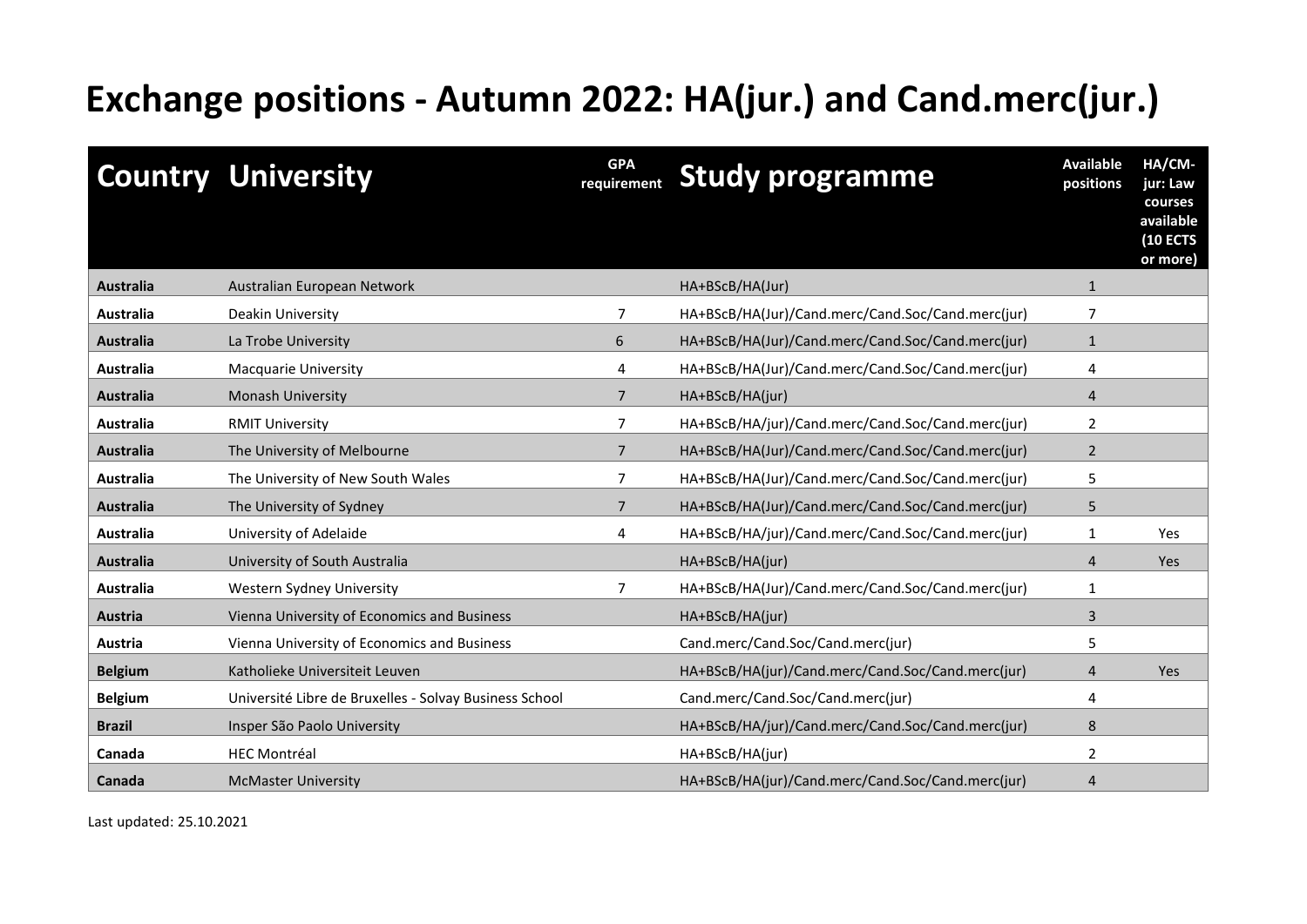| Canada                | Queen's University                                       | 4 | HA+BScB/HA(jur)                                   | 6              | Yes |
|-----------------------|----------------------------------------------------------|---|---------------------------------------------------|----------------|-----|
| Canada                | Université Laval                                         |   | HA+BScB/HA(jur)                                   | 6              |     |
| Canada                | University of Calgary - Haskayne                         |   | HA+BScB/HA(jur)                                   | $\overline{2}$ |     |
| Canada                | University of Ottawa                                     |   | HA+BScB/HA(jur)                                   | 6              |     |
| Canada                | University of the Fraser Valley                          |   | HA+BScB/HA(Jur)                                   | $\mathbf{1}$   |     |
| Canada                | University of Victoria                                   |   | HA+BScB/HA(jur)                                   | $\overline{4}$ |     |
| Canada                | <b>Wilfrid Laurier University</b>                        |   | HA+BScB/HA(jur)                                   | 12             |     |
| China                 | Peking University Shenzhen Graduate School               |   | Cand.merc/Cand.Soc/Cand.merc(jur)                 | $\overline{4}$ |     |
| China                 | Renmin University of China                               | 7 | HA+BScB/HA(jur)                                   | 5              |     |
| China                 | Shanghai Fudan University                                |   | HA+BScB/HA(Jur)/Cand.merc/Cand.Soc/Cand.merc(jur) | $\mathbf{1}$   |     |
| China                 | University of Nottingham, Ningbo                         |   | HA+BScB/HA/jur)/Cand.merc/Cand.Soc/Cand.merc(jur) | $\overline{2}$ |     |
| China                 | Xiamen University                                        |   | HA+BScB/HA/jur)                                   | $\overline{2}$ |     |
| China                 | Xiamen University                                        |   | Cand.merc/Cand.Soc/Cand.merc(jur)                 | 2              |     |
| <b>Czech Republic</b> | University of Economics, Prague                          |   | HA+BScB/HA(jur)/Cand.merc/Cand.Soc/Cand.merc(jur) | 4              | Yes |
| <b>Finland</b>        | Aalto University                                         |   | HA+BScB/HA(jur)/Cand.merc/Cand.Soc/Cand.merc(jur) | 3              | Yes |
| <b>France</b>         | <b>EDHEC Business School Lille-Nice</b>                  |   | Cand.merc/Cand.Soc/Cand.merc(jur)                 | 6              |     |
| <b>France</b>         | <b>EM Lyon Business School</b>                           |   | Cand.merc/Cand.Soc/Cand.merc(jur)                 | $\overline{2}$ |     |
| <b>France</b>         | <b>ESC Rennes School of Business</b>                     |   | HA+BScB/HA(jur)/Cand.merc/Cand.Soc/Cand.merc(jur) | $\overline{4}$ |     |
| <b>France</b>         | <b>ESCP Europe</b>                                       |   | Cand.merc/Cand.Soc/Cand.merc(jur)                 | 4              |     |
| <b>France</b>         | <b>ESSEC Business School</b>                             |   | HA+BScB/HA(jur)                                   | 8              |     |
| France                | Grenoble Ecole de Management                             |   | Cand.merc/Cand.Soc/Cand.merc(jur)                 | 3              |     |
| <b>France</b>         | <b>Toulouse Business School</b>                          |   | HA+BScB/HA(jur)/Cand.merc/Cand.Soc/Cand.merc(jur) | 6              |     |
| Germany               | Freie Universität Berlin (FU Berlin)                     |   | Cand.merc/Cand.Soc/Cand.merc(jur)                 | 5              |     |
| Germany               | Humboldt-Universität zu Berlin                           |   | HA+BScB/HA(jur)/Cand.merc/Cand.Soc/Cand.merc(jur) | $\overline{2}$ |     |
| Germany               | Ludwig-Maximillians-Universitat München                  |   | HA+BScB/HA(jur)/Cand.merc/Cand.Soc/Cand.merc(jur) | 3              |     |
| Germany               | Technical University Munich, TUM School of<br>Management |   | HA+BScB/HA(jur)/Cand.merc/Cand.Soc/Cand.merc(jur) | $\overline{2}$ |     |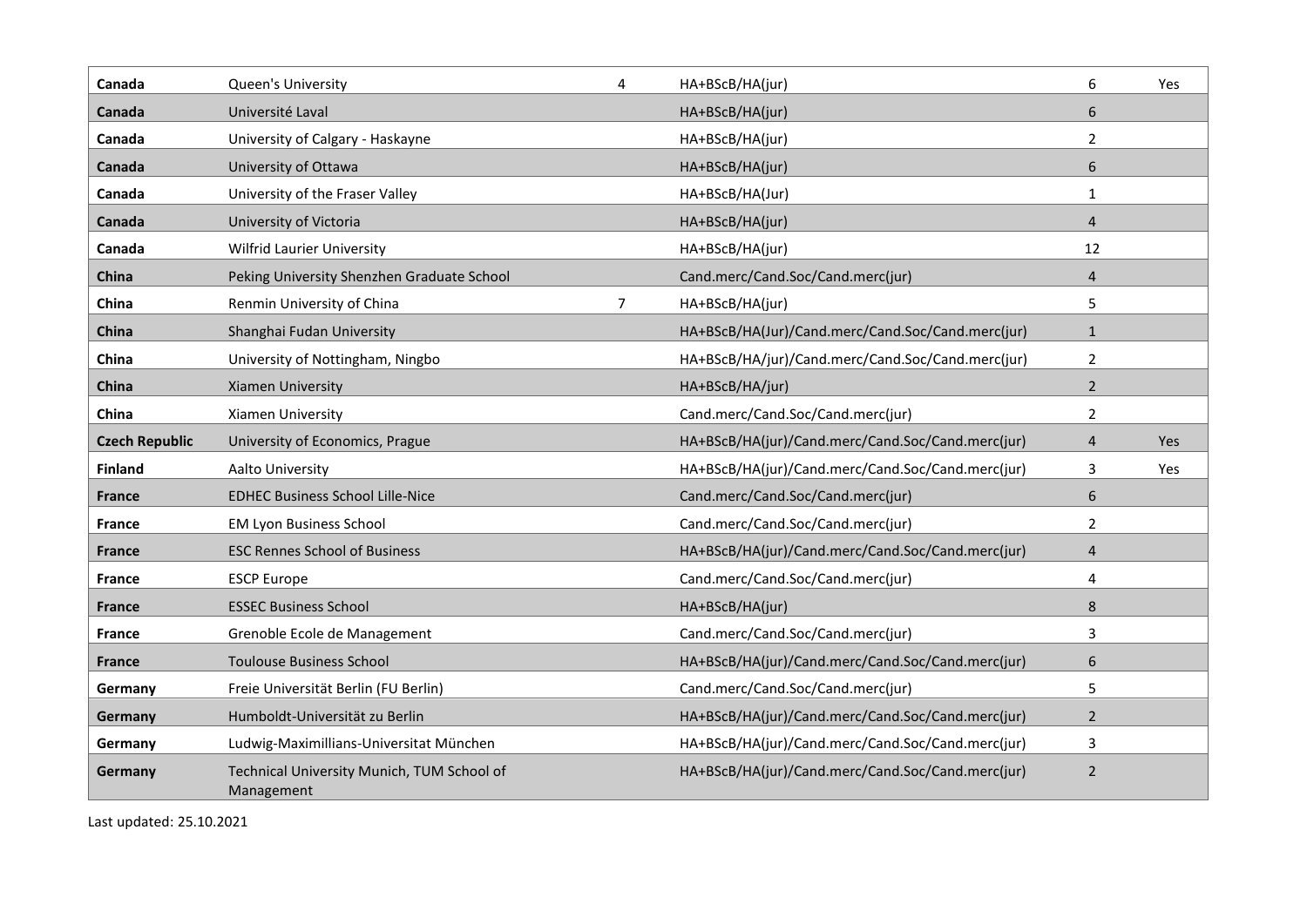| Germany           | Universitat zu Köln                                            |                | HA+BScB/HA(jur)/Cand.merc/Cand.Soc/Cand.merc(jur) | 5              |     |
|-------------------|----------------------------------------------------------------|----------------|---------------------------------------------------|----------------|-----|
| Germany           | University of Mannheim                                         |                | HA+BScB/HA(jur)/Cand.merc/Cand.Soc/Cand.merc(jur) | $\overline{7}$ |     |
| Greece            | Athens University of Economics & Business                      |                | HA+BScB/HA(jur)                                   | 4              |     |
| <b>Hong Kong</b>  | City University of Hong Kong                                   |                | HA+BScB/HA(jur)                                   | $\overline{7}$ |     |
| <b>Hong Kong</b>  | Hong Kong Baptist University                                   | 4              | Cand.merc/Cand.Soc/Cand.merc(jur)                 | $\overline{2}$ |     |
| <b>Hong Kong</b>  | Hong Kong Baptist University                                   | $\overline{4}$ | HA+BScB/HA(Jur)                                   | $\overline{3}$ |     |
| <b>Hong Kong</b>  | Hong Kong Polytechnic University                               |                | HA+BScB/HA(jur)                                   | 8              | Yes |
| <b>Hong Kong</b>  | Hong Kong University of Science & Technology                   |                | HA+BScB/HA(jur)                                   | 4              |     |
| <b>Hong Kong</b>  | Shanghai Jiao Tong University                                  |                | HA+BScB/HA(jur)                                   | $\overline{2}$ |     |
| <b>Hong Kong</b>  | The University of Hong Kong                                    | $\overline{7}$ | HA+BScB/HA(jur)                                   | $\overline{7}$ |     |
| <b>Hungary</b>    | Corvinus University of Budapest (Corvenius Business<br>School) |                | HA+BScB/HA(jur)/Cand.merc/Cand.Soc/Cand.merc(jur) | 4              |     |
| Iceland           | Reykjavik University                                           |                | HA+BScB/HA(jur)/Cand.merc/Cand.Soc/Cand.merc(jur) | $\overline{4}$ |     |
| India             | Indian Institute of Management Calcutta                        |                | Cand.merc/Cand.Soc/Cand.merc(jur)                 | 3              |     |
| India             | Management Development Institute Gurgaon                       |                | Cand.merc/Cand.Soc/Cand.merc(jur)                 | 5              |     |
| Ireland           | National University Of Ireland, Galway                         |                | HA+BScB/HA(jur)                                   | 4              |     |
| Ireland           | Technological University Dublin (TU Dublin)                    |                | HA+BScB/HA(jur)                                   | $\overline{4}$ |     |
| Italy             | <b>Bocconi University</b>                                      |                | HA+BScB/HA(Jur)/Cand.merc/Cand.Soc/Cand.merc(jur) | 8              | Yes |
| <b>Italy</b>      | Universita degli studi di Venezia Ca'Foscari                   |                | HA+BScB/HA(jur)/Cand.merc/Cand.Soc/Cand.merc(jur) | 4              | Yes |
| Italy             | University Luiss Guido Carli                                   |                | HA+BScB/HA(jur)/Cand.merc/Cand.Soc/Cand.merc(jur) | $\overline{7}$ |     |
| Japan             | Hitotsubashi University                                        | $\overline{4}$ | HA+BScB/HA(jur)                                   | $\overline{4}$ |     |
| Japan             | Kobe University - TO BE CONFIRMED!!                            | 7              | HA+BScB/HA(jur)/Cand.merc/Cand.Soc/Cand.merc(jur) | $\overline{2}$ |     |
| Japan             | Rikkyo University                                              |                | HA+BScB/HA(jur)                                   | $\overline{3}$ |     |
| Japan             | Waseda University                                              | 7              | HA+BScB/HA(Jur)/Cand.merc/Cand.Soc/Cand.merc(jur) | 5              |     |
| <b>Kazakhstan</b> | <b>KIMEP University</b>                                        | $\overline{7}$ | HA+BScB/HA(jur)                                   | $\overline{4}$ |     |
| Korea             | Korea University                                               |                | HA+BScB/HA(jur)                                   | 5              |     |
| Korea             | Kyung Hee University                                           |                | HA+BScB/HA/jur)/Cand.merc/Cand.Soc/Cand.merc(jur) | $\overline{2}$ |     |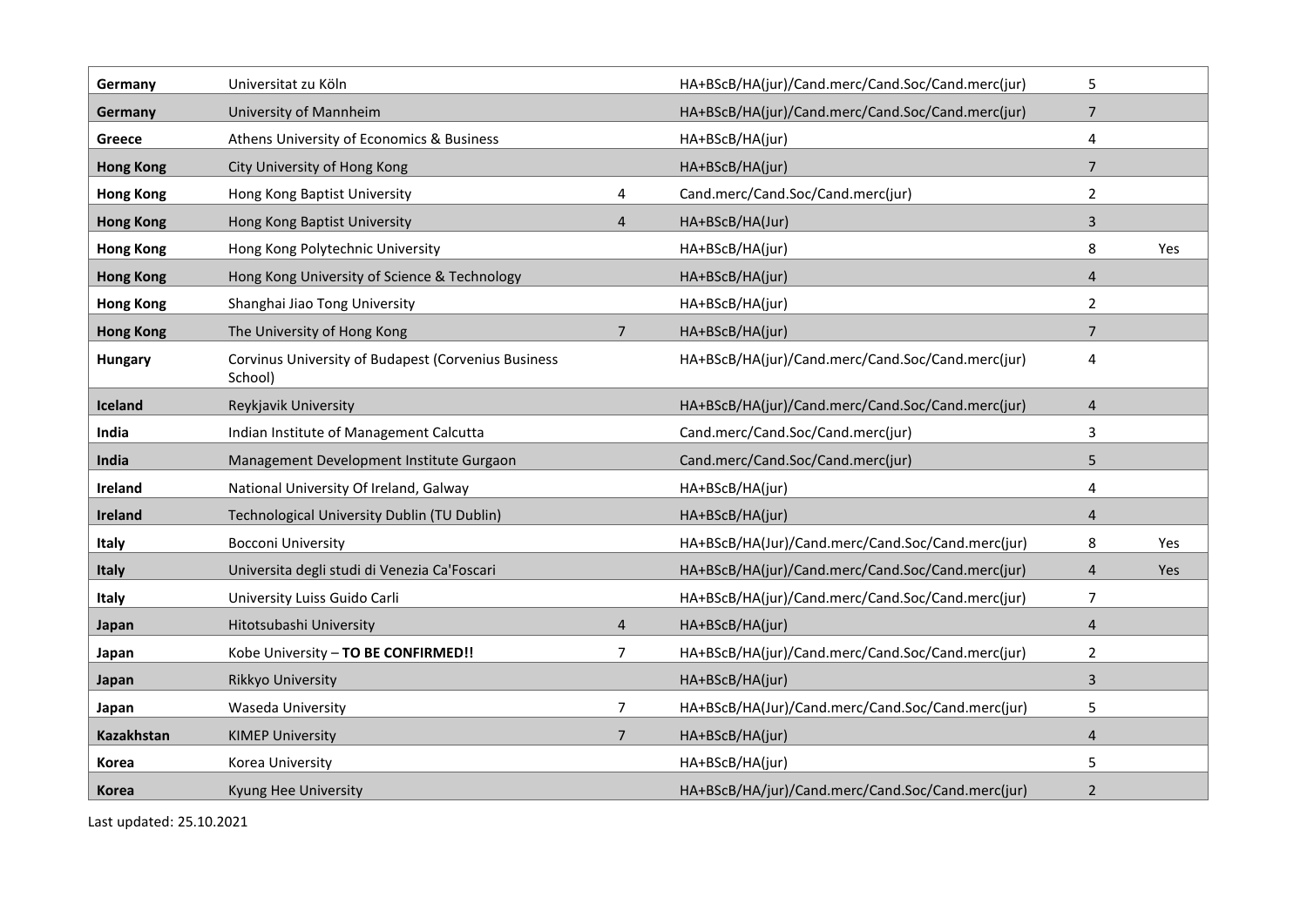| Korea              | Sogang University                              |                | HA+BScB/HA(Jur)/Cand.merc/Cand.Soc/Cand.merc(jur) | 4              |     |
|--------------------|------------------------------------------------|----------------|---------------------------------------------------|----------------|-----|
| <b>Korea</b>       | Yonsei University                              | $\overline{7}$ | HA+BScB/HA(Jur)                                   | $\overline{2}$ |     |
| Latvia             | Stockholm School of Economics in Riga          | 10             | HA+BScB/HA(jur)                                   | $\overline{2}$ |     |
| Lithuania          | <b>Vilnius University</b>                      |                | HA+BScB/HA(jur)/Cand.merc/Cand.Soc/Cand.merc(jur) | $\overline{2}$ |     |
| Malaysia           | The University of Nottingham, Malaysia Campus  | 7              | HA+BScB/HA(Jur)                                   | 3              |     |
| <b>Mexico</b>      | ITESM, Monterrey Campus, Mexico                | $\overline{4}$ | HA+BScB/HA(jur/Cand.merc/Cand.Soc/Cand.merc(jur)  | 8              |     |
| <b>Mexico</b>      | Universidad de Monterrey                       | 4              | HA+BScB/HA(jur)                                   | $\overline{7}$ |     |
| <b>Netherlands</b> | Erasmus Universiteit Rotterdam                 |                | Cand.merc/Cand.Soc/Cand.merc(jur)                 | $\mathbf{1}$   |     |
| <b>Netherlands</b> | Erasmus Universiteit Rotterdam                 |                | HA+BScB/HA(jur)                                   | 3              |     |
| <b>Netherlands</b> | <b>Maastricht University</b>                   |                | HA+BScB/HA(jur)/Cand.merc/Cand.Soc/Cand.merc(jur) | 10             |     |
| <b>Netherlands</b> | Universiteit Utrecht                           |                | HA+BScB/HA(jur)                                   | 2              |     |
| <b>Netherlands</b> | Vrije Universiteit Amsterdam                   |                | HA+BScB/HA(jur)/Cand.merc/Cand.Soc/Cand.merc(jur) | 5              |     |
| <b>New Zealand</b> | Auckland University of Technology              |                | HA+BScB/HA(jur)                                   | $\overline{2}$ |     |
| <b>New Zealand</b> | The University of Auckland                     | 7              | HA+BScB/HA(Jur)                                   | $\mathbf{1}$   |     |
| <b>New Zealand</b> | University of Otago                            | 7              | HA+BScB/HA(jur)                                   | 2              | Yes |
| <b>Norway</b>      | BI Norwegian Business School                   |                | HA+BScB/HA(jur)/Cand.merc/Cand.Soc/Cand.merc(jur) | $\overline{4}$ |     |
| <b>Norway</b>      | Norwegian School of Economics & Business (NHH) |                | HA+BScB/HA(jur)/Cand.merc/Cand.Soc/Cand.merc(jur) | 4              |     |
| Peru               | Universidad del Pacífico                       |                | HA+BScB/HA(jur)                                   | 8              |     |
| Portugal           | Universidade Católica Portuguesa Lisboa        |                | HA+BScB/HA(jur)/Cand.merc/Cand.Soc/Cand.merc(jur) | $\overline{2}$ |     |
| Portugal           | Universidade do Porto                          |                | HA+BScB/HA(jur)/Cand.merc/Cand.Soc/Cand.merc(jur) | $\overline{2}$ |     |
| Portugal           | Universidade Nova de Lisboa                    |                | HA+BScB/HA(jur)/Cand.merc/Cand.Soc/Cand.merc(jur) | 6              |     |
| <b>Serbia</b>      | University of Belgrade                         |                | HA+BScB/HA(jur)/Cand.merc/Cand.Soc/Cand.merc(jur) | $\overline{2}$ |     |
| Singapore          | Nanyang Technological University               |                | HA+BScB/HA(jur)                                   | 1              |     |
| Singapore          | National University of Singapore (NUS)         | 8              | HA+BScB/HA(jur)                                   | 15             |     |
| Singapore          | Singapore Management University (SMU)          |                | HA+BScB/HA(jur)                                   | 6              | Yes |
| Slovenia           | University of Ljubljana                        |                | HA+BScB/HA(jur)/Cand.merc/Cand.Soc/Cand.merc(jur) | $\overline{2}$ |     |
| <b>Spain</b>       | Carlos III University of Madrid                |                | HA+BScB/HA(jur)/Cand.merc/Cand.Soc/Cand.merc(jur) | 6              |     |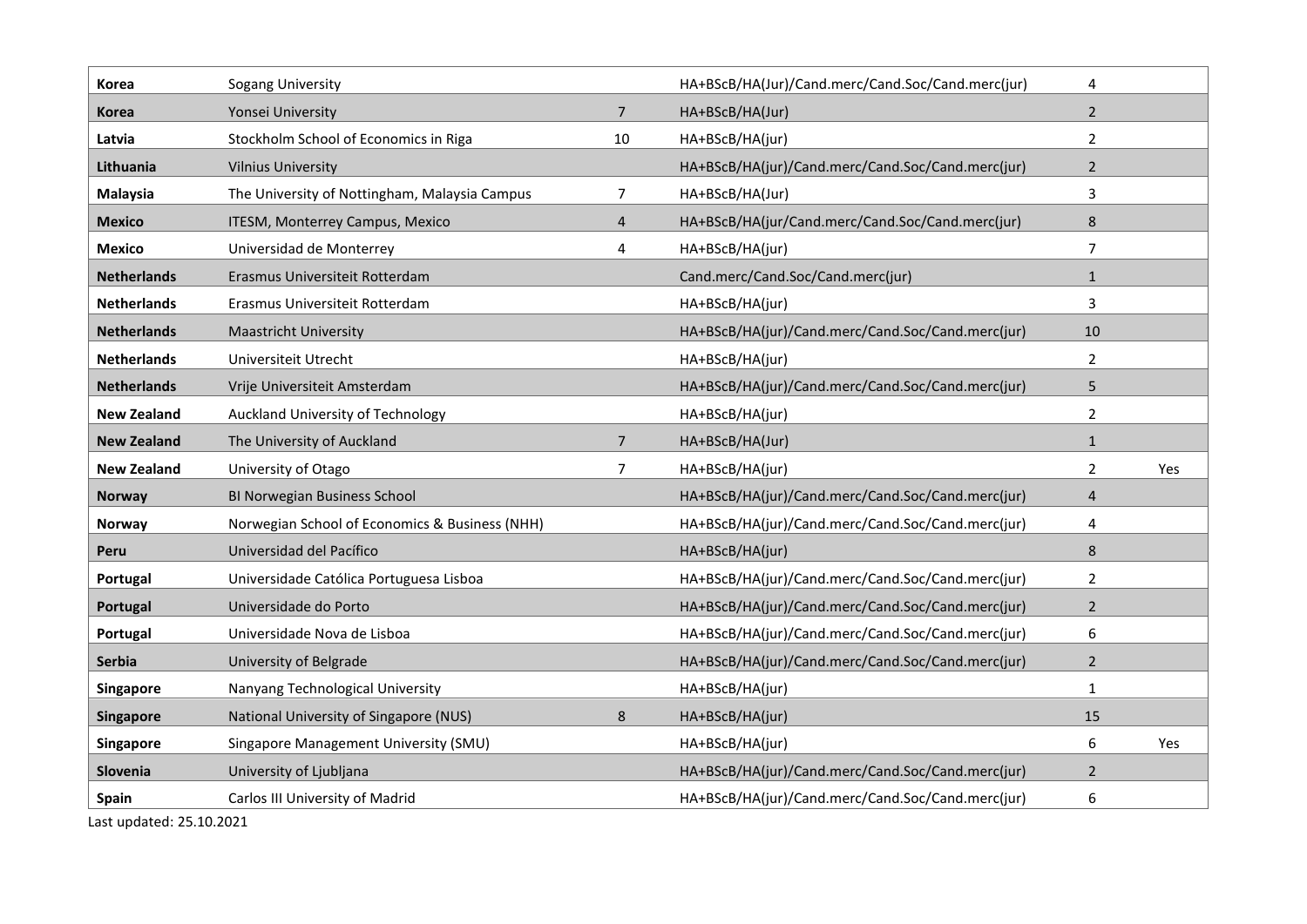| <b>Spain</b>          | Public University of Navarra                     |                | HA+BScB/HA(jur)                                   | $\overline{2}$ | Yes |
|-----------------------|--------------------------------------------------|----------------|---------------------------------------------------|----------------|-----|
| Sweden                | Göteborgs Universitet                            |                | HA+BScB/HA(jur)/Cand.merc/Cand.Soc/Cand.merc(jur) | $\overline{2}$ |     |
| Sweden                | Stockholm University (Stockholm Business School) |                | HA+BScB/HA(jur)/Cand.merc/Cand.Soc/Cand.merc(jur) | $\overline{4}$ |     |
| <b>Taiwan</b>         | National Taiwan University                       | 6              | HA+BScB/HA(Jur)                                   | $\overline{2}$ |     |
| <b>Thailand</b>       | Chulalongkorn University                         |                | HA+BScB/HA/jur)/Cand.merc/Cand.Soc/Cand.merc(jur) | $\overline{2}$ |     |
| <b>Thailand</b>       | <b>Thammasat University</b>                      |                | HA+BScB/HA(jur)                                   | 5              |     |
| <b>Turkey</b>         | <b>Koc University</b>                            | $\overline{4}$ | HA+BScB/HA(jur)/Cand.merc/Cand.Soc/Cand.merc(jur) | $\overline{2}$ |     |
| <b>United Kingdom</b> | <b>Bath Spa University</b>                       |                | HA+BScB/HA(jur)                                   | $\overline{2}$ |     |
| <b>United Kingdom</b> | King's College                                   |                | HA+BScB/HA(jur)                                   | $\overline{2}$ |     |
| <b>United Kingdom</b> | Leeds Beckett University                         |                | HA+BScB/HA(jur)                                   | $\overline{2}$ |     |
| <b>United Kingdom</b> | Loughborough University                          |                | HA+BScB/HA(jur)/Cand.merc/Cand.Soc/Cand.merc(jur) | $\overline{4}$ |     |
| <b>United Kingdom</b> | <b>Newcastle University</b>                      |                | HA+BScB/HA(jur)                                   | 4              |     |
| <b>United Kingdom</b> | Sheffield Hallam University (SBS)                |                | HA+BScB/HA(jur)                                   | $\overline{4}$ |     |
| <b>United Kingdom</b> | The University of Birmingham                     | 4              | HA+BScB/HA(jur)                                   | 3              |     |
| <b>United Kingdom</b> | The University of Greenwich                      |                | HA+BScB/HA(jur)                                   | $\overline{4}$ |     |
| <b>United Kingdom</b> | University of Bradford - School of Management    |                | HA+BScB/HA(jur)                                   | 4              |     |
| <b>United Kingsom</b> | University of Bristol                            | 7              | HA+BScB/HA(jur)                                   | 4              |     |
| <b>United Kingdom</b> | University of Durham                             |                | Cand.merc/Cand.Soc/Cand.merc(jur)                 | 6              |     |
| <b>United Kingdom</b> | University of Glasgow - Adam Smith               |                | HA+BScB/HA(jur)                                   | 3              |     |
| <b>United Kingdom</b> | University of Leeds                              | $\overline{7}$ | HA+BScB/HA(jur)                                   | $\overline{2}$ |     |
| <b>United Kingdom</b> | University of Manchester                         | 8              | HA+BScB/HA(jur)                                   | 4              |     |
| <b>United Kingdom</b> | University of Reading                            | 10             | HA+BScB/HA(jur)                                   | 4              |     |
| <b>United Kingdom</b> | University of Westminster (Fee-paying)           | 5              | HA+BScB/HA(jur)                                   | $\overline{2}$ |     |
| <b>United States</b>  | <b>Bloomsburg University</b>                     |                | HA+BScB/HA(jur)                                   | $\overline{2}$ |     |
| <b>United States</b>  | <b>Boise State University</b>                    |                | HA+BScB/HA(jur)                                   | $\mathbf{1}$   |     |
| <b>United States</b>  | Florida International University                 | 7              | HA+BScB/HA(jur)                                   | $\overline{2}$ |     |
| <b>United States</b>  | Michigan State University                        |                | HA+BScB/HA(jur)                                   | $\overline{2}$ |     |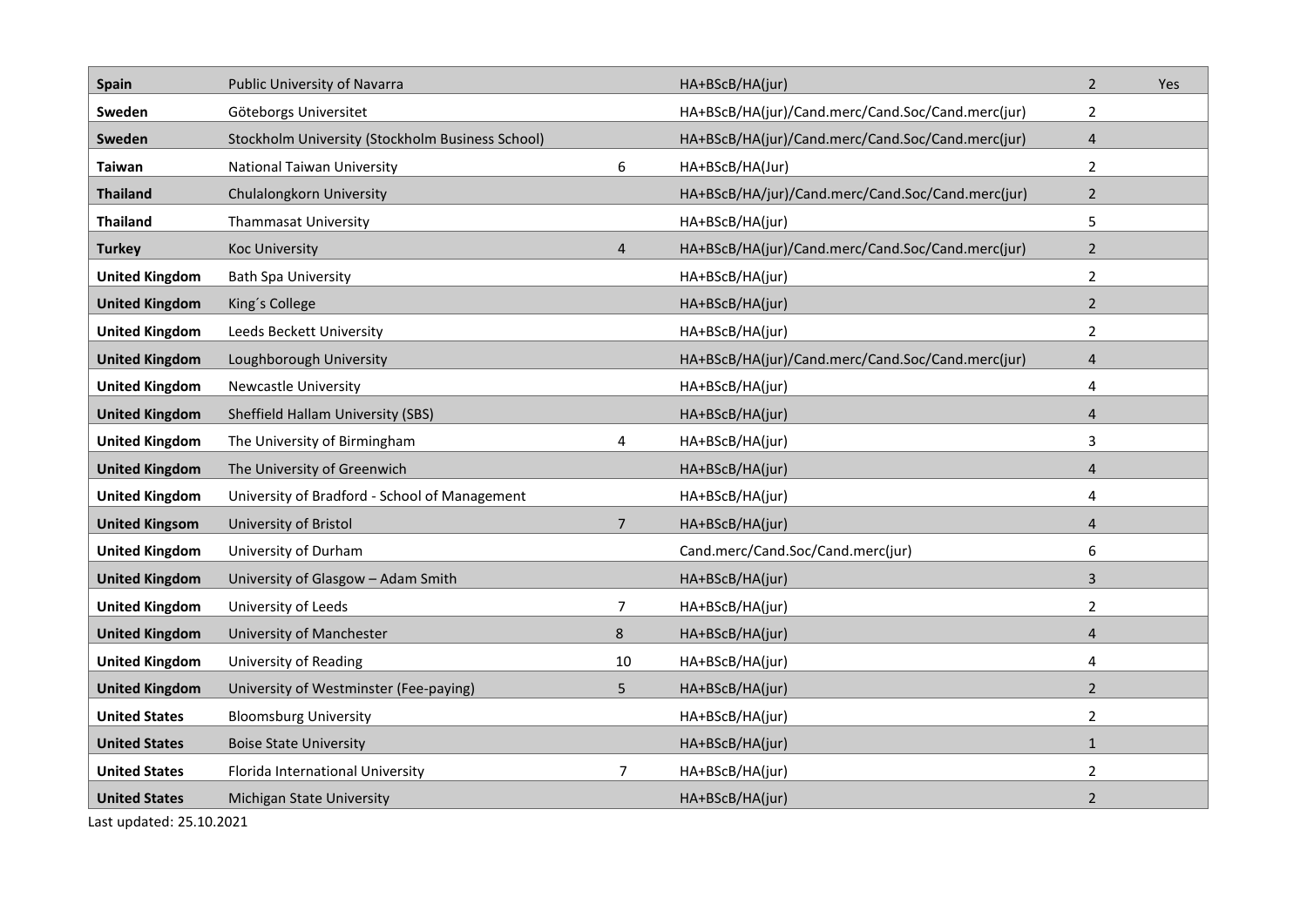| <b>United States</b> | North Dakota State University (NDSU)               |                | HA+BScB/HA(jur)                                   | 10             |            |
|----------------------|----------------------------------------------------|----------------|---------------------------------------------------|----------------|------------|
| <b>United States</b> | <b>Saint Louis University</b>                      |                | HA+BScB/HA(jur)                                   |                |            |
| <b>United States</b> | San Francisco State University                     |                | HA+BScB/HA(jur)                                   | 20             |            |
| <b>United States</b> | State University of New York, Albany               | 6              | HA+BScB/HA(Jur)                                   |                |            |
| <b>United States</b> | The University of North Carolina Greensboro (UNCG) | MSc: 7         | HA+BScB/HA/jur)/Cand.merc/Cand.Soc/Cand.merc(jur) | 3              |            |
| <b>United States</b> | University of Arkansas                             |                | HA+BScB/HA(jur)                                   | 5              |            |
| <b>United States</b> | University of California                           | 7              | HA+BScB/HA(jur)                                   | 6              |            |
| <b>United States</b> | University of California, Santa Cruz               |                | HA+BScB/HA(Jur)                                   | $\overline{2}$ |            |
| <b>United States</b> | Florida International University                   |                | HA+BScB/HA(jur)                                   | $\overline{2}$ |            |
| <b>United States</b> | University of Florida                              |                | HA+BScB/HA(jur)                                   | 6              |            |
| <b>United States</b> | University of Mississippi                          | 4              | HA+BScB/HA(jur)                                   |                |            |
| <b>United States</b> | University of Massachusetts                        |                | HA+BScB/HA(jur)                                   | $\overline{2}$ |            |
| <b>United States</b> | University of Montana                              |                | HA+BScB/HA(jur)/Cand.merc/Cand.Soc/Cand.merc(jur) |                |            |
| <b>United States</b> | University of Utah                                 | $\overline{7}$ | HA+BScB/HA(jur)                                   |                |            |
| <b>United States</b> | University of Vermont                              |                | HA+BScB/HA(jur)                                   |                |            |
| <b>United States</b> | University of Western Carolina                     | 4              | HA+BScB/HA(jur)                                   |                | <b>Yes</b> |
| <b>Vietnam</b>       | <b>RMIT University</b>                             |                | HA+BScB/HA/jur)/Cand.merc/Cand.Soc/Cand.merc(jur) |                |            |